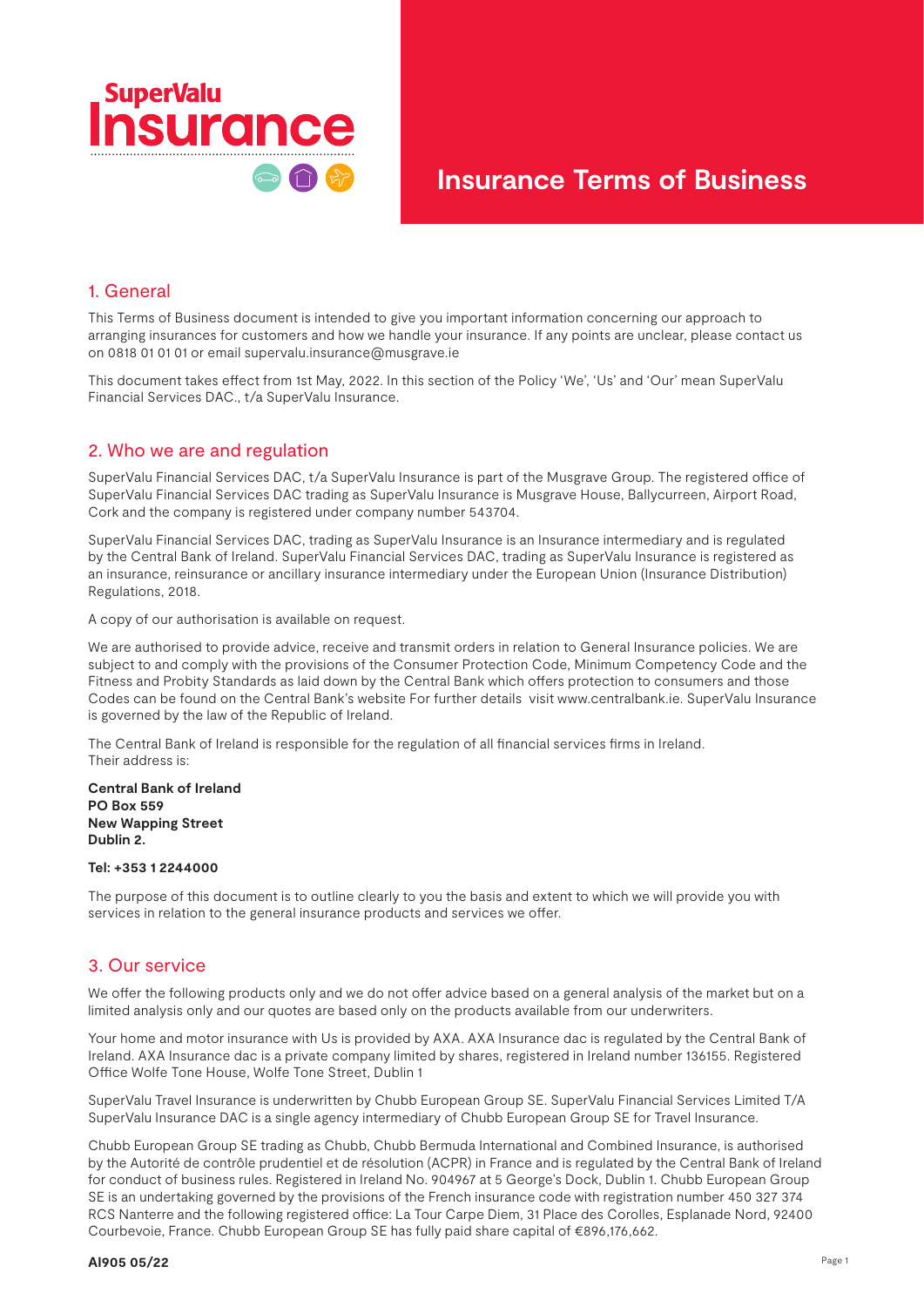

Chubb European Group SE is a subsidiary of a US parent and Chubb Limited (a NYSE listed company) and part of the Chubb Group of companies. Consequently Chubb European Group SE is subject to certain US laws and regulations in addition to EU, UN and national sanctions restrictions which may prohibit it from providing cover or paying claims to certain individuals or entities, and from insuring certain types of activities in or connected with certain countries and territories such as, but not limited to, Iran, Syria, North Korea, North Sudan, Cuba and Crimea.

### 4. Managing your requirements

To enable us, offer you a policy, we will ask you a series of questions to enable us, assess your need for insurance and to provide you with a product we can offer you.

We would like to draw your attention to the section herein entitled 'Your obligations – Important Warning'. See 7 below

We will provide you with a summary of the insurance you requested explaining all the main features and benefits of the insurance, important details of the cover, including any specific or unusual restrictions or exclusions, or any specific conditions that you must meet, and the period of cover, including the commencement date. We recommend that you read the information we provide you and contact us immediately if anything is unclear or causes you concern. Where we arrange cover over the phone we will inform you of all aspects of the contract in detail at that time.

We will deal with you openly, fairly and honestly.

## 5. Information about Remuneration

We are paid a Remuneration as follows in respect of the products we arrange on your behalf:

| Product | Provider        | <b>Commission Paid</b> |
|---------|-----------------|------------------------|
| Car     | AXA             | 12%                    |
| Home    | AXA             | 15%                    |
| Travel  | Chubb Insurance | 25%                    |

Full details of our remuneration is available as a separate standalone document on our website. Please visit www.supervalu.ie/insurance

## 6. Premium Handling

Motor or Home Payment can be made by cheque, Direct Debit Mandate, Credit Card or Debit Card. All cheques should be made payable to the specific insurer who is underwriting your Policy.

Travel Payment can be made by Credit or Debit Card.

Premiums are due on or before inception of cover or renewal date. To avoid cancellation of your cover, please ensure you pay your premium within the due dates outlined in your policy documentation.

The premium you will be quoted includes all charges. Direct Debit payment options are available on home and motor new & renewal business, which include a service charge (see quotation for further details & equivalent APR). No Direct Debit options are available on Travel Policies.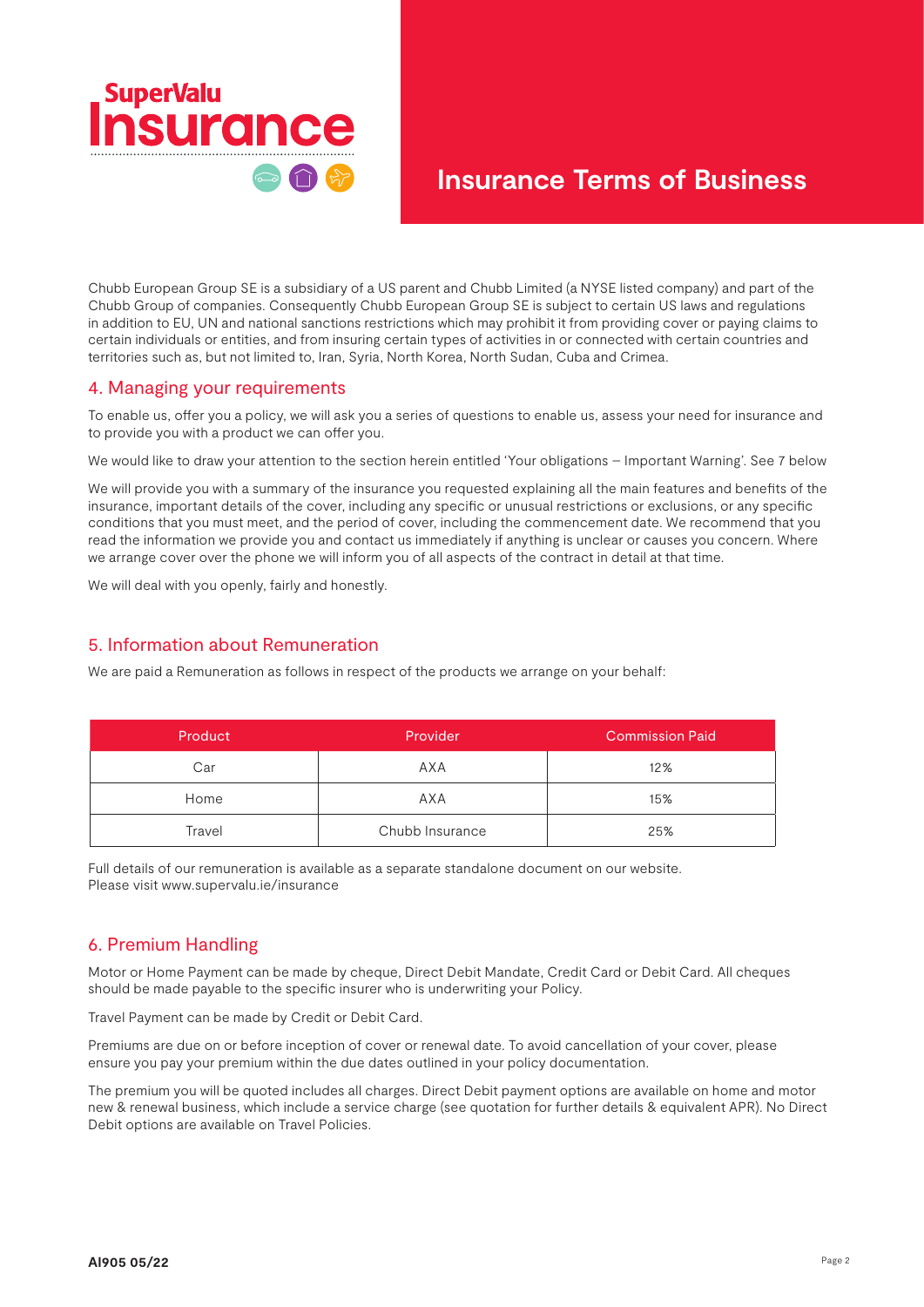

## 7. Your Obligations – Important Warning

Our underwriters will ask you questions that are important to them in determining whether or not they can insure you. It is important that the information you provide is correct. You have a legal obligation to take reasonable care to give honest and accurate answers in response to all the information they request from you and not to make a misrepresentation to them regarding such information.

Insurance underwriters have certain legal rights if questions are not answered accurately or a person knowingly gives them false information and it may result in your claim not being paid or your policy being cancelled. As a result you may also find it difficult to arrange this type of insurance in the future. You are also required to update them with any future changes to your information immediately to ensure the continuity of cover under your policy.

## 8. Cancellation rights

You may cancel the policy at any time by writing to us and if it relates to your motor insurance you must also return the certificate of insurance and insurance disc.

A consumer (as defined by SI No. 853 of 2004) has the right to withdraw from an insurance policy (as defined under SI No. 853 of 2004) within the first 14 days, without penalty and without giving any reason – this is known as the 'Cooling Off' period, we will refund your premium for any period of insurance remaining, less an administration fee. The travel insurance cooling-off period is 21 days.

If you cancel your policy during the first year of insurance (outside of the Cooling Off period) short term rates may apply, please see policy terms and conditions. If your policy is cancelled after the first year, you will be refunded your premium for any remaining period of insurance (less administration costs charged by the insurer). Where a refund is due a minimum refund amount may apply as outlined in the insurers' terms and conditions. Insurance Underwriters will only refund premiums as long as there has not been any claim or loss during the current period of insurance.

## 9. Defaults and remedies

At any time by giving you appropriate notice in writing to your last known address, the insurer underwriter reserves the right to cancel your policy in the event of the following:

- Your non-payment of the premium due at inception, renewal or following a mid-term adjustment
- Your bank returns your cheque or Direct Debit Instalment for any reason
- Non-disclosure of relevant information (please refer to the 'Your obligations Important Warning' statement in this document for further details of your obligations)
- Insurer instigated cancellation. Please see your policy booklet terms and conditions for full details. When your policy is cancelled or expires, we will send you any information and documentation that you require on request.

## 10. Claims handling

We understand how important claims handling is to our customers. The information provided in the policy explains clearly what you need to do in the event of a claim. If you do notify us of a claim we will pass it to the insurer and their claims team, will contact you directly.

They can provide you with information on:

- How to complete a claim form
- When receipts are required
- What you need to do next
- How to refer a claim to the Personal Injuries Assessment Board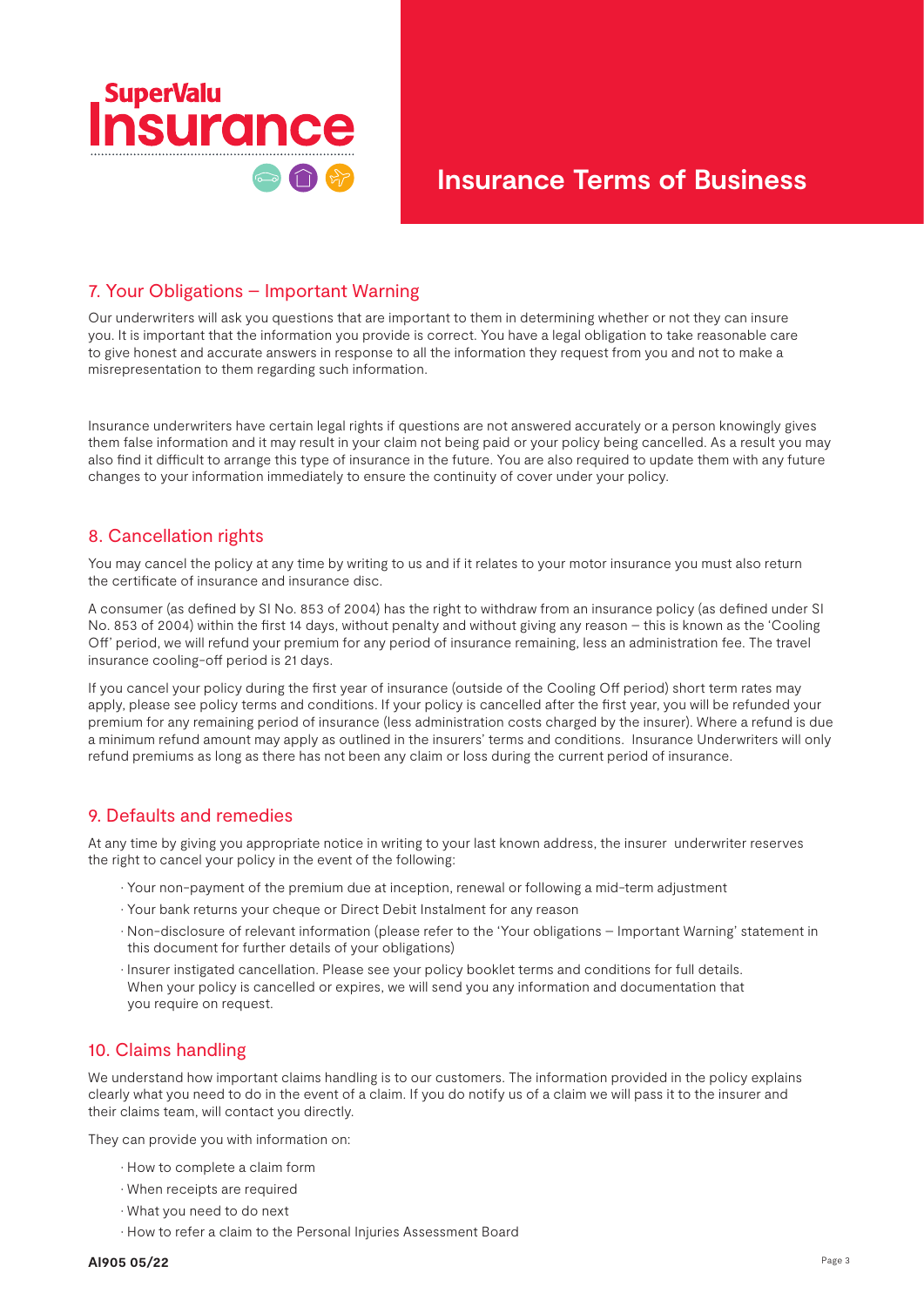

#### 11. Conflict of interest

We will endeavour to avoid conflicts of interest, however, where this is unavoidable we will explain the position to you and ask you for written confirmation that you are aware of the conflict of interest and you are happy to proceed. We have a Conflict of Interest Policy to which we adhere. A full copy of same is available on request.

### 12. Recording of calls

All calls made into our offices will be recorded for training and verification purposes. A copy of such recording can be made available to you by request.

### 13. Data protection

We collect your personal details in order to provide the highest standard of service to you.

We take great care with the information provided; taking steps to keep it secure and to ensure it is only used for legitimate purposes. To fulfil these objectives, we may share information with other affiliated professionals. The information and other data provided to our office may be used to advise you of products and services we may offer from time to time

You have the right at any time to request a copy of any personal data within the meaning of the Data Protection Act, 2018 and ask us to change or delete any information we hold about you. All enquires can be sent to: - The Risk & Compliance Officer, SuperValu Insurance, ICIT, Musgrave Group, Tramore Road, Cork. For a copy of our Privacy Policy please see www.supervalu.ie and click on the link provided at the bottom of the page. This will explain how we process all data including that which relates to the processing of Real Rewards.

### 14. Communications by email

Where you opt to communicate with us via email, there is no guarantee that the message is accurate or has been received by us. As internet communications are not secure, data may become corrupted during transmission or files may not transmit correctly or at all, we are not responsible for the contents of this message or responsible for any change made to this message after you sent it to us. We accept no liability for any losses caused by non-receipt, or corruption of data, information or instructions sent via email either by you or by us.

### 15. Complaints

SuperValu Insurance is committed to working hard for you the customer, being honest and achieving excellent customer service. We have partnered with our chosen insurance suppliers as they share our commitment to service excellence. However, from time to time, things can and do go wrong. At times situations may arise which fall short of the service we are committed to and which you have come to expect from us. When this happens, and you have cause for complaint or are not happy with the insurance service we provided you, we would ask that you bring it to our attention. It is through this feedback that we can improve our service for you into the future. Please refer to your policy booklet for full details on how to complain. Any complaint that you are unable to resolve to your satisfaction with our Customer Services staff should be sent to the following addresses:

#### **Home and Motor Insurance**

Address: SuperValu Insurance, AXA, Wolfe Tone House, Dublin 1

Email: supervalumotor@axa.ie or supervaluhome@axa.ie

**AI905 05/22**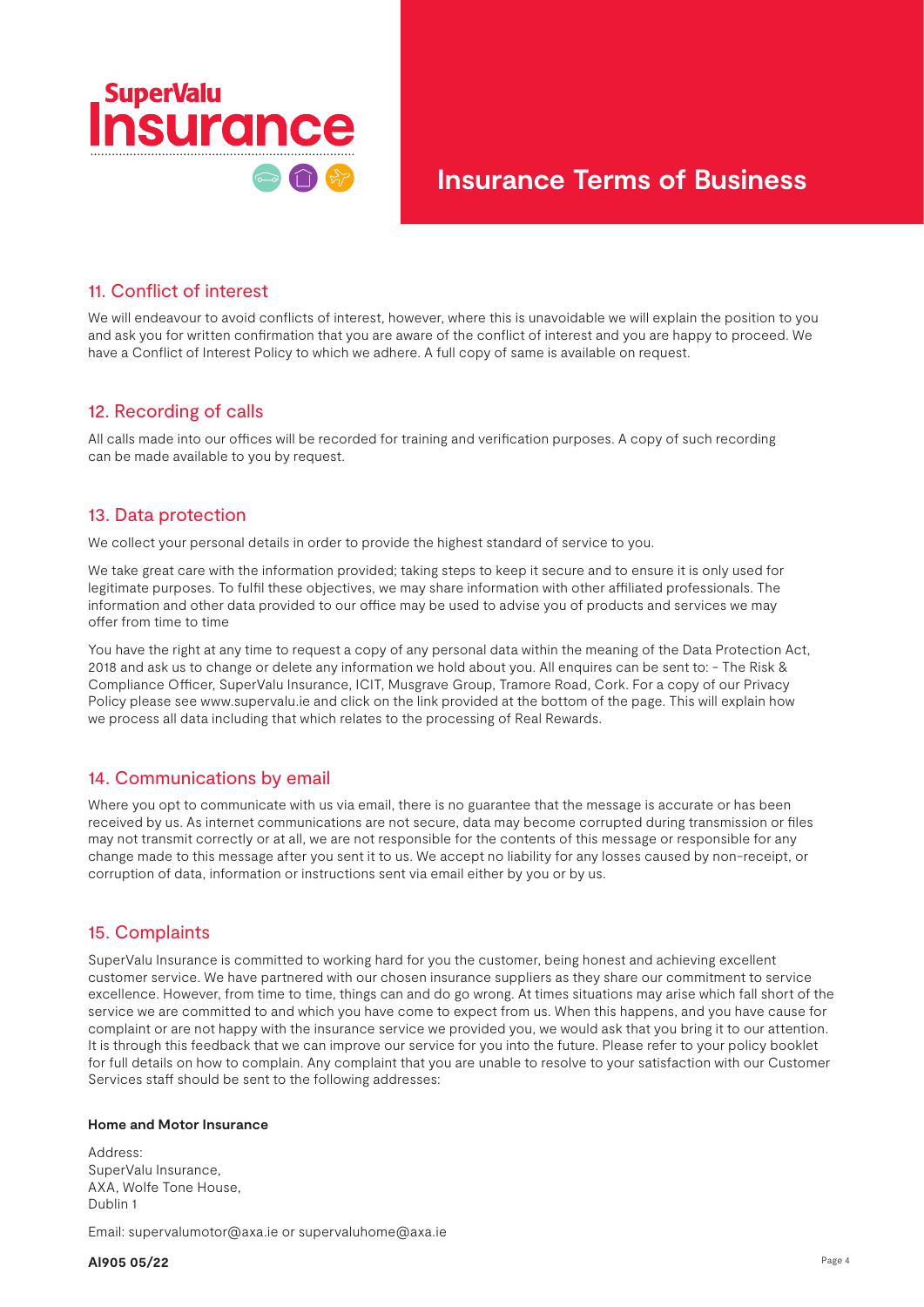

#### **Travel Insurance**

Address: SuperValu Insurance Travel Customer Service Manager, Chubb European Group SE, 5 George's Dock, International Financial Services Centre, Dublin 1 D01 X8N7

Email: supervalu.travelinsurance@chubb.com

Each complaint will be handled in accordance with our Complaints Handling Procedure and the Consumer Protection Code 2012. When we have resolved your complaint or have investigated it in as far as we can and you are not entirely satisfied with our handling of the complaint or the resolution offered, you have the right to refer your complaint to the Financial Services and Pensions Ombudsman, 3rd Floor, Lincoln House, Lincoln Place, Dublin 2.

If you wish to receive a copy of our Complaints Handling Procedure, please write to us at the above address which is relevant to your type of policy.

#### 16. Investor Compensation Act 1998

SuperValu Financial Services DAC t/a SuperValu Insurance is a member of the Investor Compensation Scheme (ICCL) established under the Investor Compensation Act 1998. The legislation provided for the establishment of a compensation scheme and for the payment in certain circumstances, of compensation to clients of firms covered by the Act.

You should be aware that a right to compensation would only arise where money held by us on your behalf cannot be returned either for the time being or for the foreseeable future. In the event that a right to compensation is established, the amount payable is the lesser of 90% of your loss or an amount up to €20,000.

Our partners are also members of a compensation scheme and if they are unable to meet their financial obligations, you may be entitled to compensation from the scheme of which they are members.

#### 17. How to contact us

Should you wish to contact us about your Insurance needs please use the following details.

#### **Home & Motor Insurance**

Address: SuperValu Insurance, AXA Insurance, Wolfe Tone House, Dublin 1

Email: supervalumotor@axa.ie or supervaluhome@axa.ie

Telephone: 0818 01 01 01